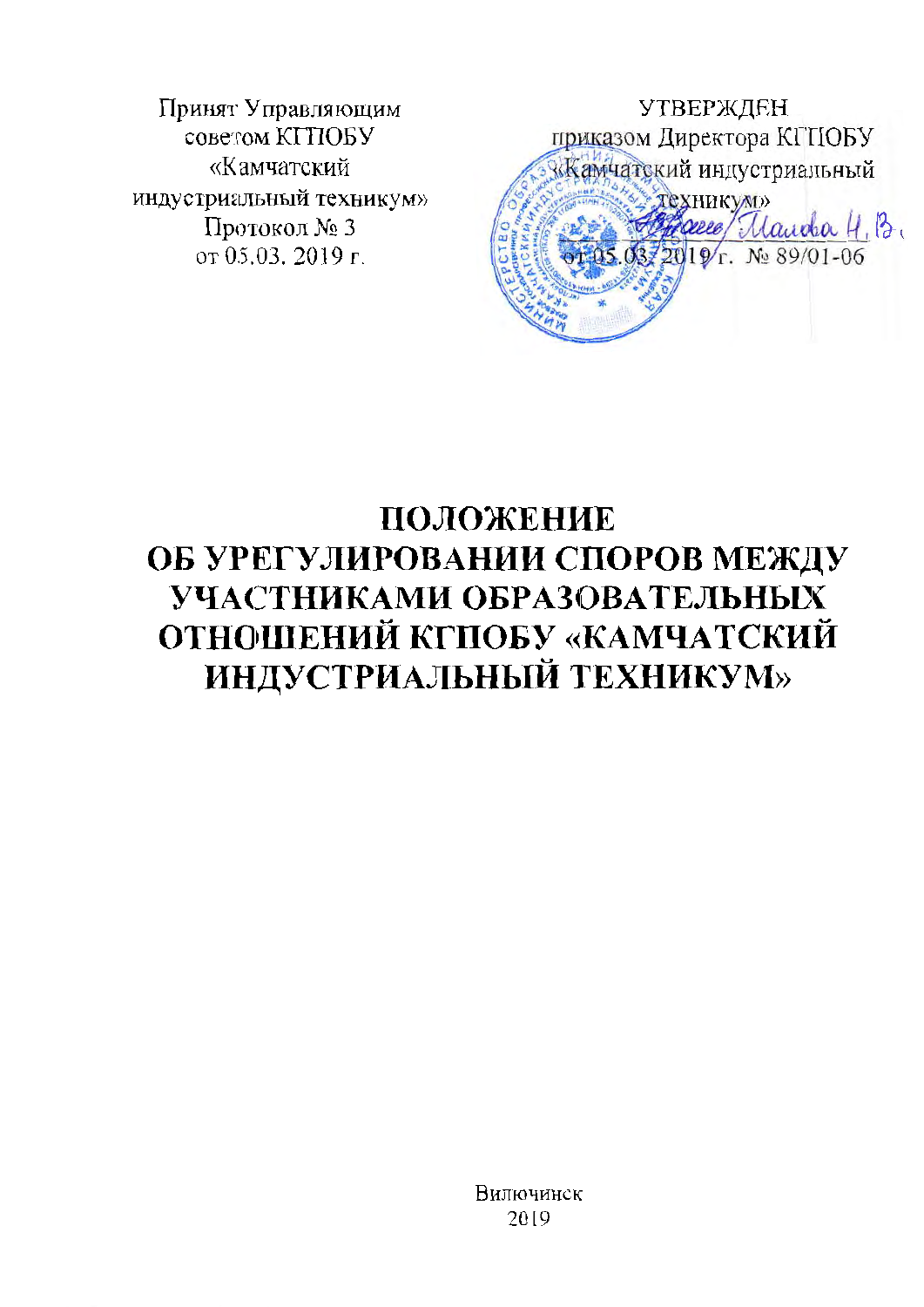1.1. Настоящее Положение «Об урегулировании споров между образовательных участниками отношений КГПОБУ «Камчатский индустриальный техникум» (далее - Положение) разработано в соответствии с Федеральным законом от 29 декабря 2012 года № 273-ФЗ «Об образовании в Российской Федерации» (далее — Федеральный закон № 273).

1.2. Комиссия по урегулированию споров между участниками образовательных отношений в КГПОБУ «Камчатский индустриальный техникум» (далее соответственно - Комиссия, организация) создаётся в целях урегулирования разногласий между участниками образовательных отношений по вопросам реализации права на образование, за исключением споров, для которых установлен ИНОЙ порядок рассмотрения".

В соответствии со статьями 381-382 Трудового кодекса Российской неурегулированные разногласия между работодателем Федерации И работником по вопросам применения трудового законодательства и иных нормативных правовых актов, содержащих нормы трудового права, коллективного договора, соглащения, локального нормативного акта, трудового договора (в том числе об установлении или изменении индивидуальных условий труда) рассматриваются комиссией по трудовым спорам.

В состветствии с частью 1 статьи 11 Федерального закона «Об основах профилактики безнадзорности системы И правонарушений несоверщеннолетних» от 24 июня 1999г. № 120-ФЗ защита и восстановление прав и законных интересов несовершеннолетних обеспечивается комиссией по делам несовершеннолетних и защите их прав.

1.3. Настоящее Положение определяет порядок создания N организации работы Комиссии, её функции и полномочия, регламент работы, порядок принятия и оформления решений Комиссии.

1.4. Комиссия руководствуется в своей деятельности Конституцией Российской Федерации, Федеральным законом № 273, а также другими федеральными законами. нормативными иными правовыми актами Российской Федерации, законами и иными нормативными правовыми актами субъектов Российской Федерации, содержащими нормы, регулирующие отношения э сфере образования, локальными нормативными актами образовательной организации, коллективным договором И настояшим Положением.

## 2. Порядок создания и работы Комиссии

2.1. Комиссия создаётся приказом руководителя организации из равного числа представителей соверщеннолетних обучающихся (при их представителей родителей (законных представителей) наличии). несовершеннолетних обучающихся представителей работников И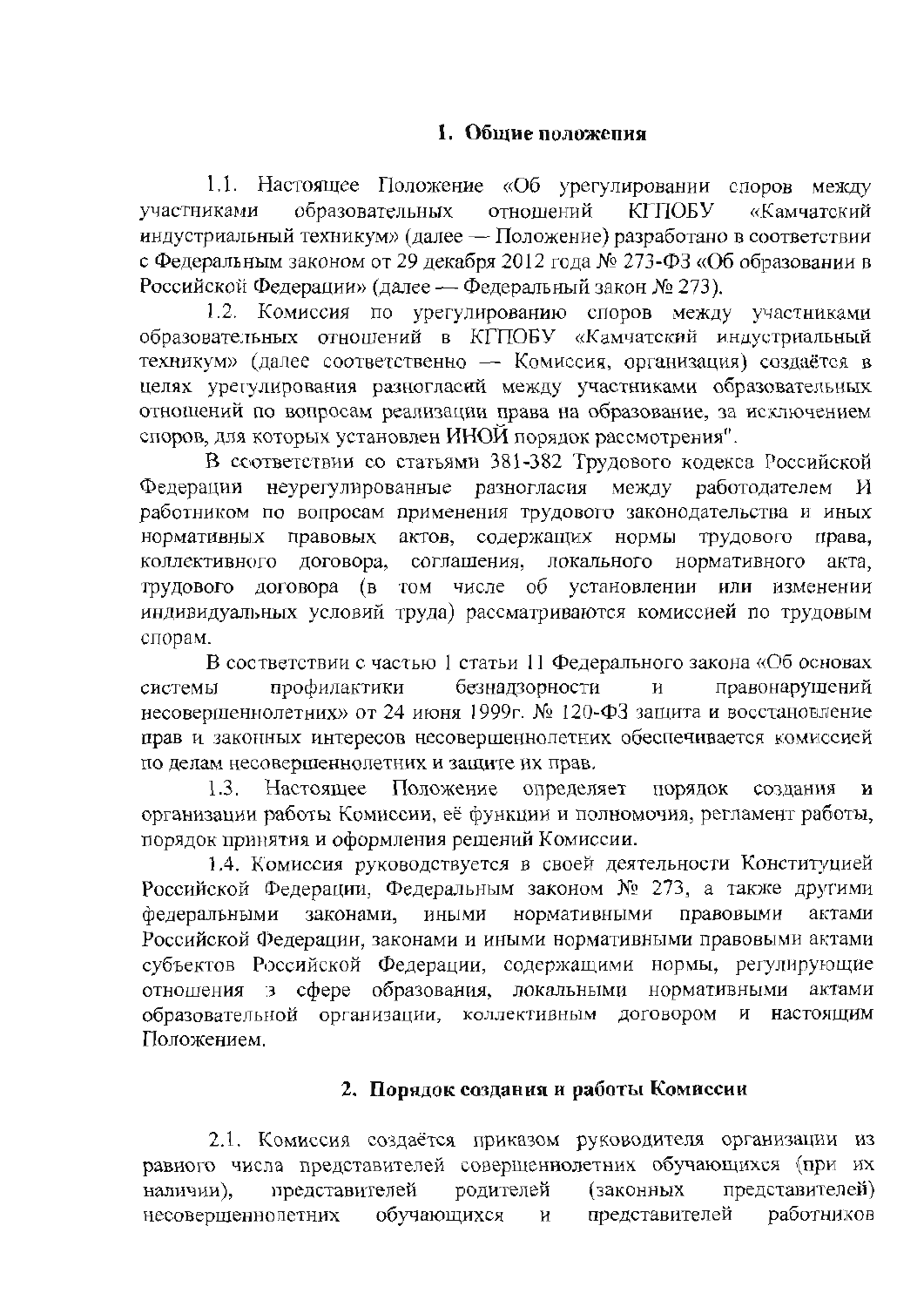организации в количестве не менее 2 (двух) человек от каждой стороны.

2.2. Делегирование — представителей участников — образовательных отношений в состав Комиссии осуществляется соответственно советом обучающихся. родителей советом (законных представителей) несоверше чнолетних обучающихся и педагогическим советом.

2.3. Срок полномочий Комиссии - учебный год.

Досрочное  $2.4.$ прекращение полномочий члена Комиссии предусмотрено в следующих случаях:

1) на основании личного заявления члена Комиссии об исключении из её состава:

2) по требованию не менее 2/3 членов Комиссии, выраженному в письменной форме:

3) в случае прекращения членом Комиссии образовательных или трудовых отношений с организацией.

2.5. В случае досрочного прекращения полномочий члена Комиссии в её состав делегируется иной представитель соответствующей категории участников образовательных отношений в порядке, установленном пунктом 2.1 настоящего Положения.

2.6. Члены Комиссии осуществляют свою деятельность на безвозмезлной основе.

2.7. Комиссия избирает из своего состава председателя, заместителя председателя и секретаря.

 $2.8.$ Координацию деятельности Комиссией осуществляет председатель, избираемый простым большинством голосов членов Комиссии из числа лиц, входящих в её состав.

2.9. Председатель Комиссии осуществляет следующие функции и полномочия:

1) распределение обязанностей между членами Комиссии;

2) утверждение повестки заседаний Комиссии;

3) созыв заседаний Комиссии;

4) председательство на заседаниях Комиссии;

5) подписание протоколов заседаний и иных исходящих документов Комиссии:

6) общий контроль за исполнением решений, принятых Комиссией.

2.10. Заместитель председателя Комиссии назначается решением

председателя Комиссии из чнсла её членов.

2.11. Заместитель председателя Комиссии осуществляет следующие функции и полномочия:

1) координация работы членов Комиссии;

2) подготовка документов, вносимых на рассмотрение Комиссии;

3) выполнение обязанностей председателя Комнссии в случае его отсутствия.

Секретарь Комиссии назначается решением председателя  $2.12.$ Комиссии из числа её членов.

2.13. Секретарь Комиссии осуществляет следующие функции: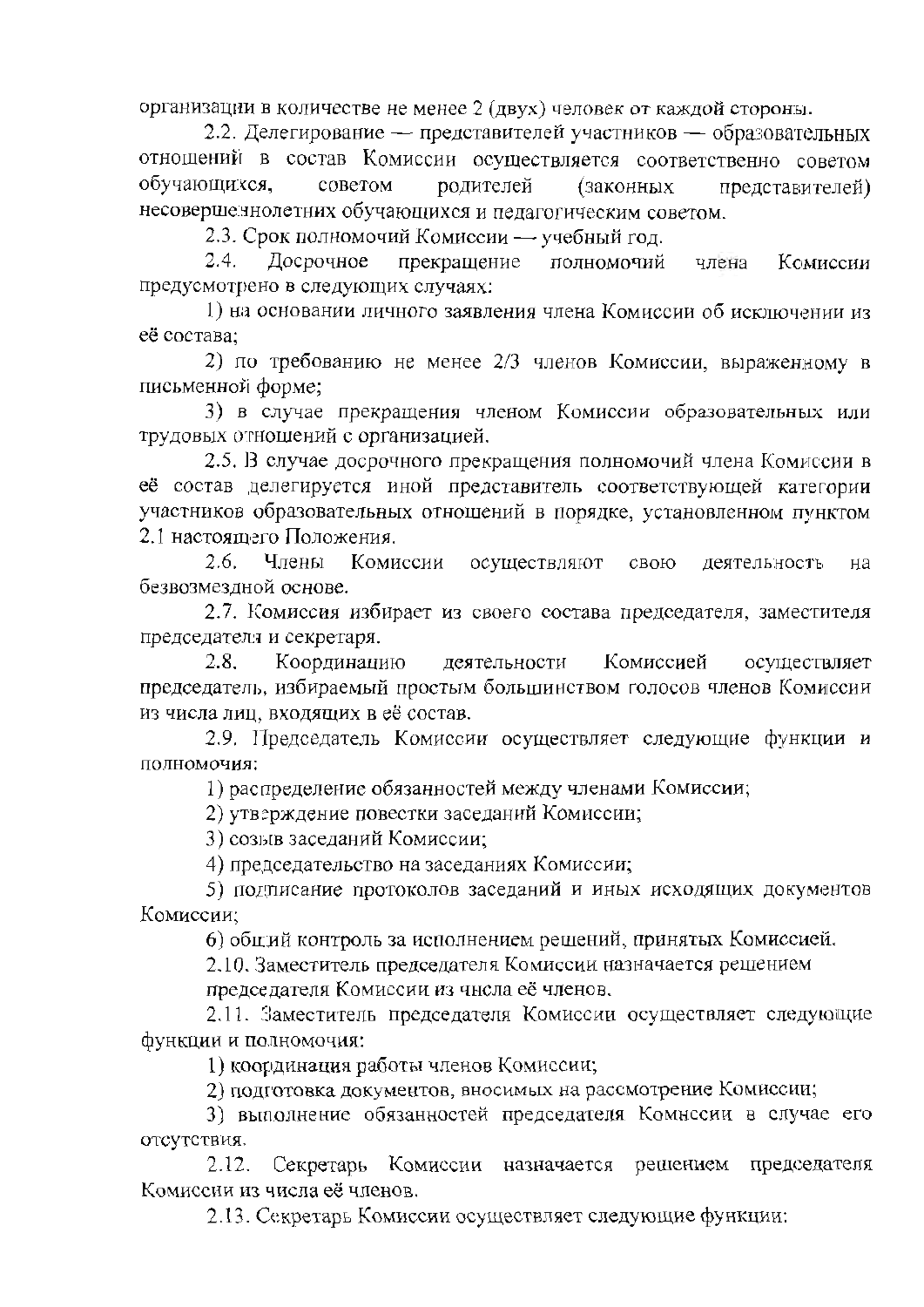1) регистрация заявлений, поступивших в Комиссию;

2) информирование членов Комиссии в срок не позднее 5 рабочих дней до дня проведения заседания Комиссии о дате, времени, месте и повестке заселания:

3) ведение и оформление протоколов заседаний Комиссии:

4) составление выписок из протоколов заседаний Комиссии и предоставление их лицам и органам, указанным в пункте 4.6. настоящего Положения:

5) обеспечение текущего хранения документов и материалов Комиссии, а также обеспечение их сохранности.

2.14. Члены Комиссии имеют право:

1) участвовать в подготовке заседаний Комиссии:

2) обращаться к председателю Комиссии по вопросам, относящимся к компетенции Комиссии:

3) запрашивать у руководителя организации информацию  $\overline{10}$ вопросам, относящимся к компетенции Комиссии;

4) в случае предполагаемого отсутствия на заседании Комиссии доводить до сведения Комиссии своё мнение по рассматриваемым вопросам в письменной форме, которое оглашается на заседании и приобщается к протоколу;

5) выражать в случае несогласия с решением, принятым на заседании Комиссии, особое мнение в письменной форме, которое подлежит обязательному приобщению к протоколу заседания Комиссии;

6) вносить предложения по совершенствованию организации работы Комиссии.

2.15. Члены Комиссии обязаны:

1) участвовать в заседаниях Комиссии;

2) выполнять функции, возложенные на них в соответствии с настоящим Положением;

3) соблюдать требования законодательства при реализации своих функций;

4) в случае возникновения у них конфликта интересов сообщать об этом председателю Комиссии и отказываться в письменной форме от участия в соответствующем заседании Комиссии.

Члены Комиссии не  $2.16.$ вправе разглашать сведения И соответствующую информацию, полученную ими в ходе участия в работе Комиссии, третьим лицам.

### 3. Функции и полномочия Комиссни

3.1. При поступлении заявления от любого участника образовательных отношений Комиссия осуществляет следующие функции:

1) рассмотрение жалоб на нарушение участником образовательных отношений:

а) правил внутреннего распорядка обучающихся и иных локальных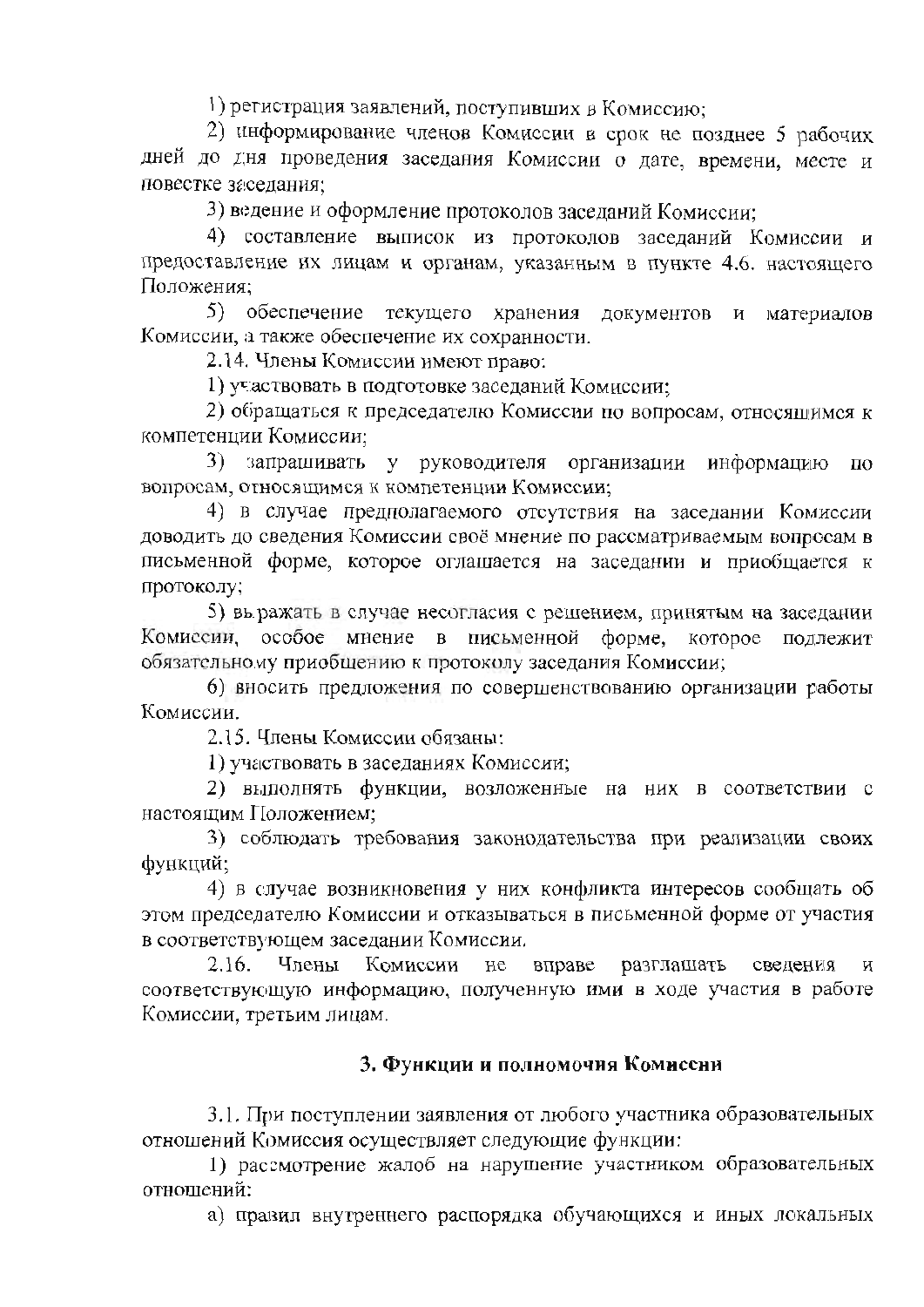нормативных актов вопросам ПО организации осуществления N образовательной деятельности. устанавливающих требования К обучающимся:

6) образовательных программ организации, в том числе рабочих программ учебных предметов, курсов;

в) и ных локальных нормативных актов по вопросам реализации права на образование, в том числе установления форм, периодичности и порядка проведения текущего контроля успеваемости и промежуточной аттестации обучающихся;

2) установление наличия или отсутствия конфликта интересов педагогического работника;

3) справедливое и объективное расследование нарушения норм профессиональной этики педагогическими работниками;

4) рассмотрение обжалования решений о применении к обучающимся дисциплинарного взыскания.

3.2. Комиссия не вправе осуществлять рассмотрение и урегулирование споров участников образовательных отношений с другими участниками отношений в сфере образования — федеральными государственными государственной власти субъектов Российской органами, органами Федерации, органами местного самоуправления, работодателями и их объединениями.

3.3. По итогам рассмотрения заявлений участников образовательных отношений Комиссия имеет следующие полномочия:

1) установление наличия или отсутствия нарушения участниками образовательных отношений локальных нормативных актов по вопросам реализации права на образование, а также принятие мер по урегулированию ситуации;

2) принятие решения в целях урегулирования конфликта интересов педагогического работника при его наличии;

 $3)$ установление наличия или отсутствия нарушения норм профессиональной этики педагогических работников, принятие при наличии указанного нарушения мер по урегулированию ситуации, в том числе нецелесообразности целесообразности или применения решения  $\overline{O}$ дисциплинарного взыскания. В соответствии с пунктом 33 части первой статьи 2 Федерального закона № 273 конфликт интересов педагогического работника - это ситуация, при которой у педагогического работника при профессиональной деятельности осуществлении им возникает личная заинтересованность получении материальной  $\mathbf{B}$ выгоды или иного преимущества и которая влияет или может повлиять на надлежащее исполнение педагогическим работником профессиональных обязанностей вследствие противоречия между его личной заинтересованностью  $\mathbf{M}$ обучающегося, родителей (законных - представителей) интересами несовершеннолетних обучающихся.

4) отмена или оставление в силе решения о применении к обучающимся дисциплинарного взыскания;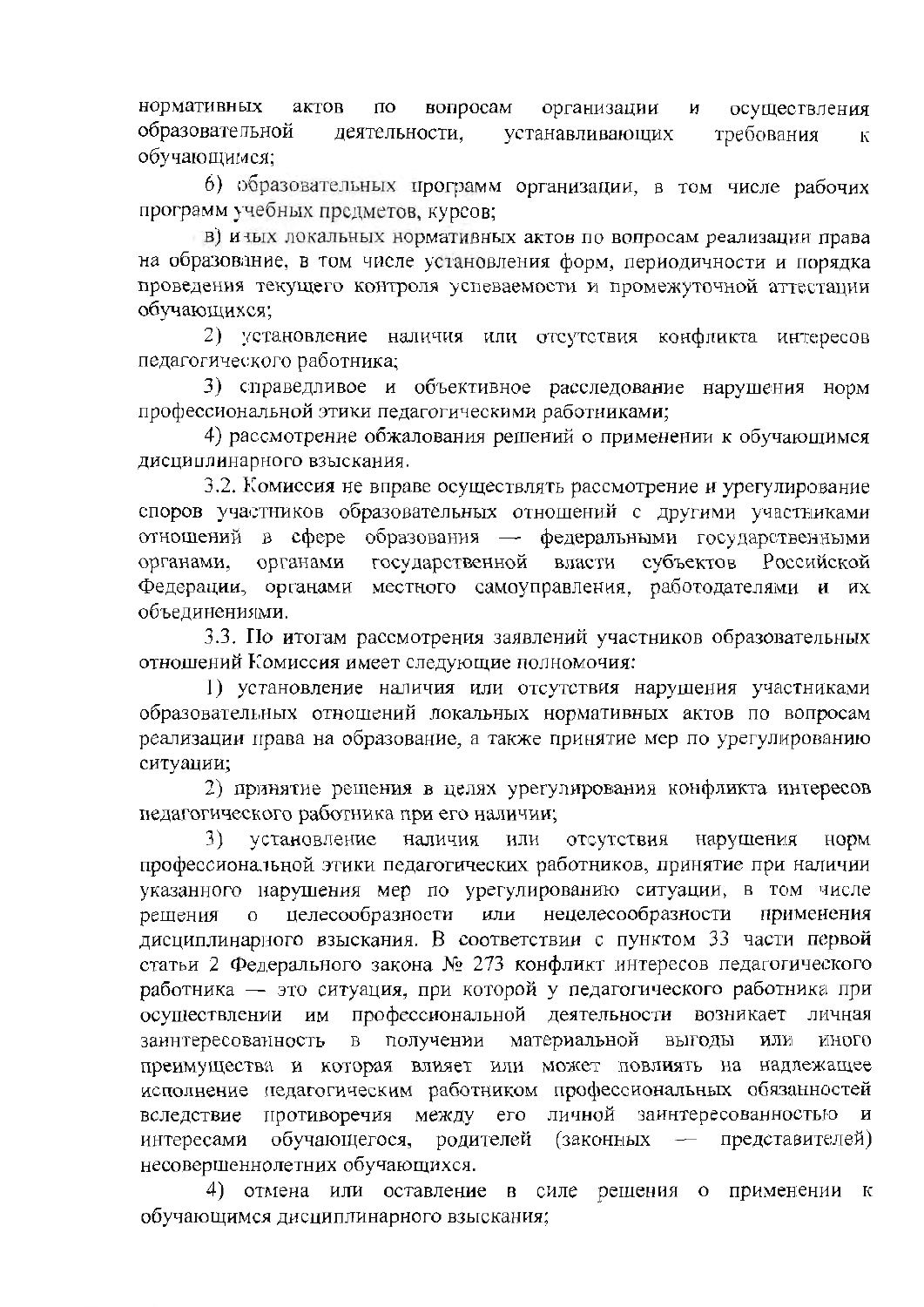5) вынесение рекомендаций различным участникам образовательных отношений в целях урегулирования или профилактики повторного возникновения ситуации, ставшей предметом спора.

## 3. Регламент работы Комиссии

4.1. Заседания Комиссии проводятся на основании письменного заявления участника образовательных отношений. поступившего непосредственно в Комиссию или в адрес руководителя организации, с указанием признаков нарушений прав на образование и лица, допустившего указанные нарушения.

4.2. В заявлении указываются:

1) срамилия, имя, отчество (при наличии) заявителя, а также несовершеннолетнего обучающегося, если заявителем является его родитель (законный представитель);

2) ослариваемые действия или бездействие участника образовательных отношений, а в случае обжалования решения о применении к обучающемуся дисциплинарного взыскания, оспариваемые действия или бездействие совета обучающихся и (или) совета родителей;

3) фамилия, имя, отчество (при наличии) участника образовательных отношений, действия или бездействие которого оспаривается, а в случае обжалования решения о применении к обучающемуся дисциплинарного взыскания -- указание на приказ руководителя организации, который обжалуется;

4) основания, по которым заявитель считает, что реализация его прав на образование нарушена:

5) требования заявителя.

4.3. В случае необходимости в подтверждение своих доводов заявитель прилагает к заявлению соответствующие документы и материалы либо их копии.

4.4. Заявление, поступившее в Комиссию, подлежит обязательной регистрации с письмеиным уведомлением заявителя о сроке и месте проведения заседания для рассмотрения указанного заявления, либо отказе в его рассмотрении в соответствии с пунктом 4.7 настоящего Положения.

4.5. При наличии в заявлении информации, предусмотренной подпунктами 1-5 пункта 4.2 настоящего Положения, Комиссия обязана провести заседание в течение 10 дней со дня подачи заявления, а в случае подачи заявления в каникулярное время - в течение 10 дней со дня завершения каникул.

4.6 При отсутствии в заявлении информации, предусмотренной подпунктами 5 пункта 4.2 настоящего Положения, заседание Комиссии его рассмотрению не проводится.

4.7. Участник образовательных отношений имеет право лично присутствовать при рассмотрении его заявления на заседании Комиссии. В случае неявки заявителя на заседание Комиссии заявление рассматривается в